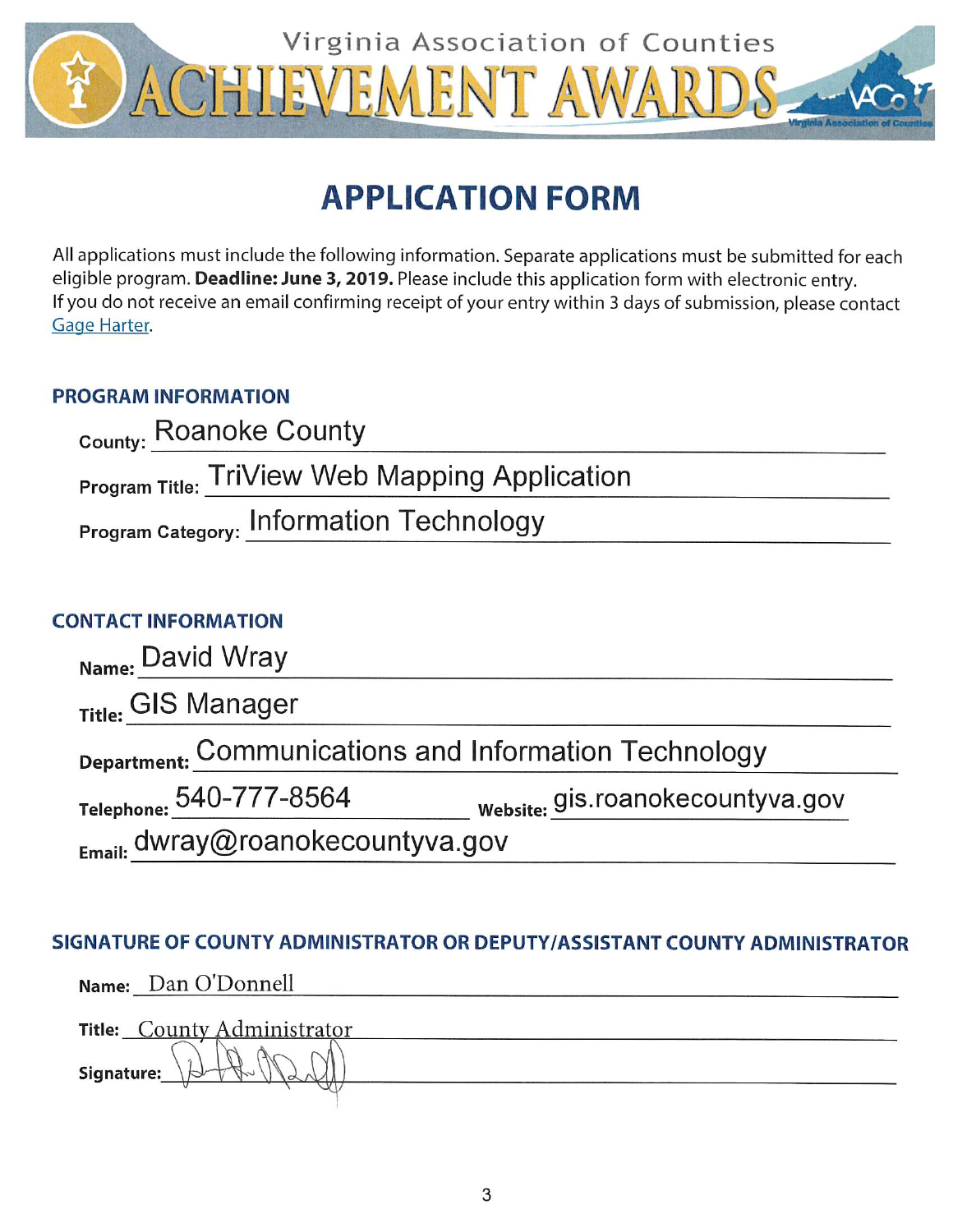#### **THE PROBLEM OR CHALLENGE**

Comprehensive information about properties utilizing one interface did not exist. The objective was to create a web mapping service that utilizes the County of Roanoke's authoritative data while also leveraging existing third party technologies to help users make more informed decisions while discovering an enhanced common operational picture. Fulfilling public or staff requests about property characteristics, historic market assessments, legal descriptions, zoning restrictions, and other vital information required several days and coordination of staff in various departments. This approach created a barrier to citizen and staff access of important information necessary for daily decision-making in Roanoke County.

The County sought a way to offer comprehensive Pictometry aerial photography and oblique imagery, Google Street View and Google Maps, through a simple, easy-to-use web mapping service that allowed users to find information with the most commonly used search methods. A key objective in the project was to make all aerial photography, oblique imagery and other GIS data accessible quickly, across a variety of platforms and technologies, including today's current mobile devices.

GIS Services in Information Technology maintains aerial photography, oblique imagery, parcel outlines, address data, street centerlines and zoning data to create the foundation of the Enterprise GIS in the County of Roanoke. This approach ensures data consistency across the County's various departments and assorted applications. GIS Services was able to leverage the Integrated Pictometry Application for web integration and ArcGIS Desktop Python scripting technologies

1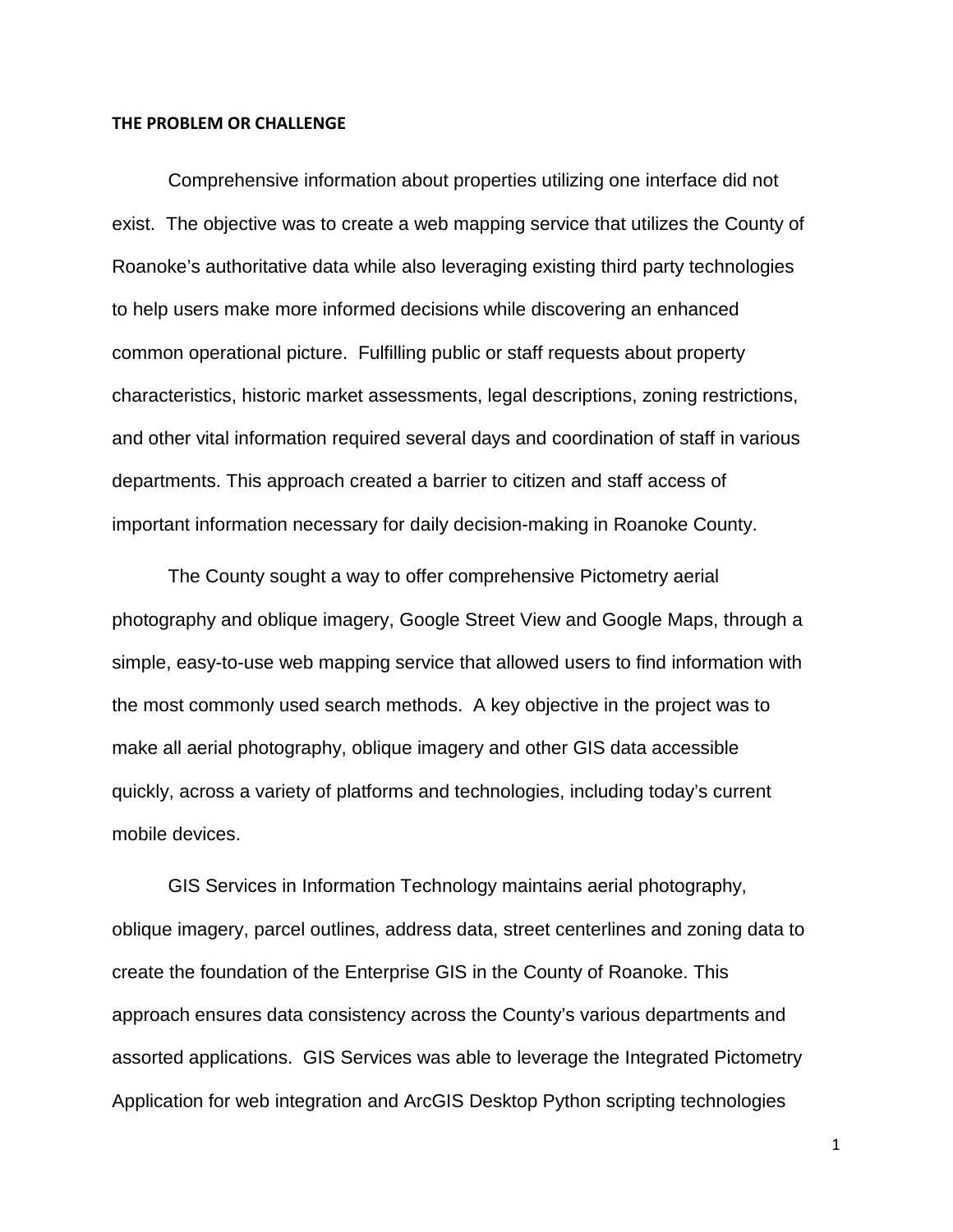to integrate the Enterprise GIS foundation data with data from the Eagleview Pictometry Image Cloud Service and other third party commercial services to provide a one-stop-shop for all Roanoke County Enterprise GIS data.

TriView offers an easy-to-use web mapping service of comprehensive Pictometry aerial photography and oblique imagery, Google Street View, Google Maps and Enterprise GIS data services that consolidates various other data sources. Using Microsoft SQL Server, the ArcGIS platform and Python, GIS Services was able to integrate the data into its GIS platform, providing community facilities, mile markers, trails, park sites, water features, appraiser zones, address points, streets, zoning, flood zones, building footprints, jurisdictions, hydrants, fire response areas, and law districts information in a web mapping service application.

Imagery location discovery is made simple by using a custom auto-complete search engine that allows discovery based on the most commonly used labels, including street address, owner name, or tax ID's number.

This level of integration into a common GIS platform also enabled staff to enhance the County's application with third party services such as Google Street View, Google Maps and Pictometry, and also combining these services to create the unique TriView web mapping service of any selected address or tax parcel.

TriView offers the same functionality when accessed on a desktop PC, mobile phone or tablet device. Designed as a mobile application from the groundup, TriView offers comprehensive situational awareness and a common operational picture in the palm of a user's hand. In addition, location-based services allow real

2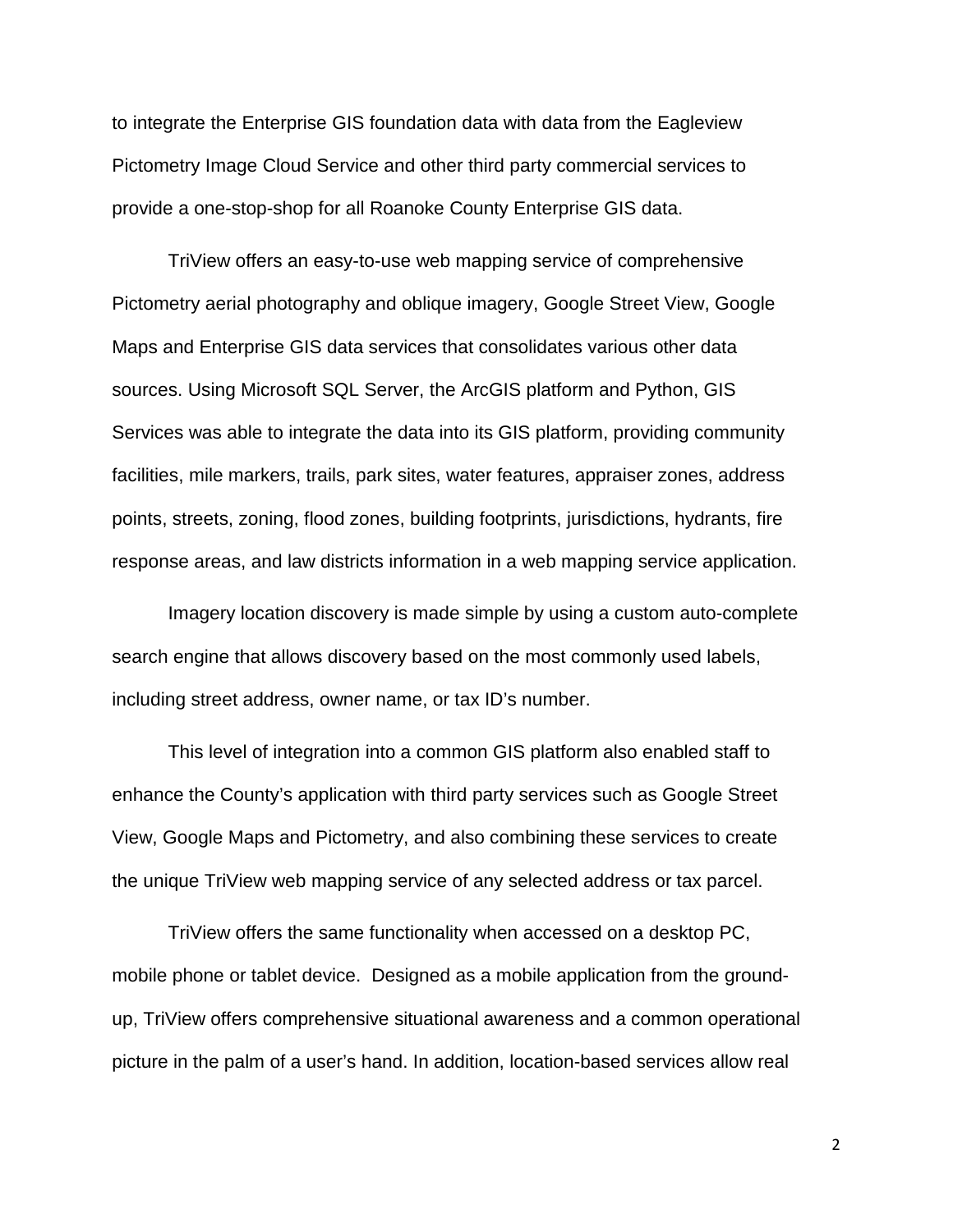estate professionals, citizens, and staff this same information on parcels as they travel through neighborhoods.

Now the County's citizens and staff members use the application, to quickly access data including Pictometry aerial photography, Pictometry imagery oblique's, Google Maps, Google Street View, real estate assessments, land records, economic development sites, police activity, planning and zoning, schools, government services, and environmental and utilities information. The improved operational efficiency extends to the field where staff save many hours on data collection.

The overall goal of developing the TriView app was to minimize the administrative overhead of delivering staff and public requests to make more informed decisions while maximizing access to public data delivery in the most convenient and accessible formats for staff and the public alike. With TriView, all citizens, staff and commercial stakeholders can access the comprehensive information they need on any device, at any time, and anywhere.

To streamline requests for more informed decisions from both staff and citizens, Roanoke County sought to create a solution for staff and citizens to access information using any desktop and mobile devices. The TriView web mapping service was designed from the ground up to offer a consistent experience on a PC, mobile phone or tablet.

Questions that required input from staff in several departments can now be answered independently and quickly through the integrated services offered in the TriView app, which creates efficiencies for staff and public users alike.

3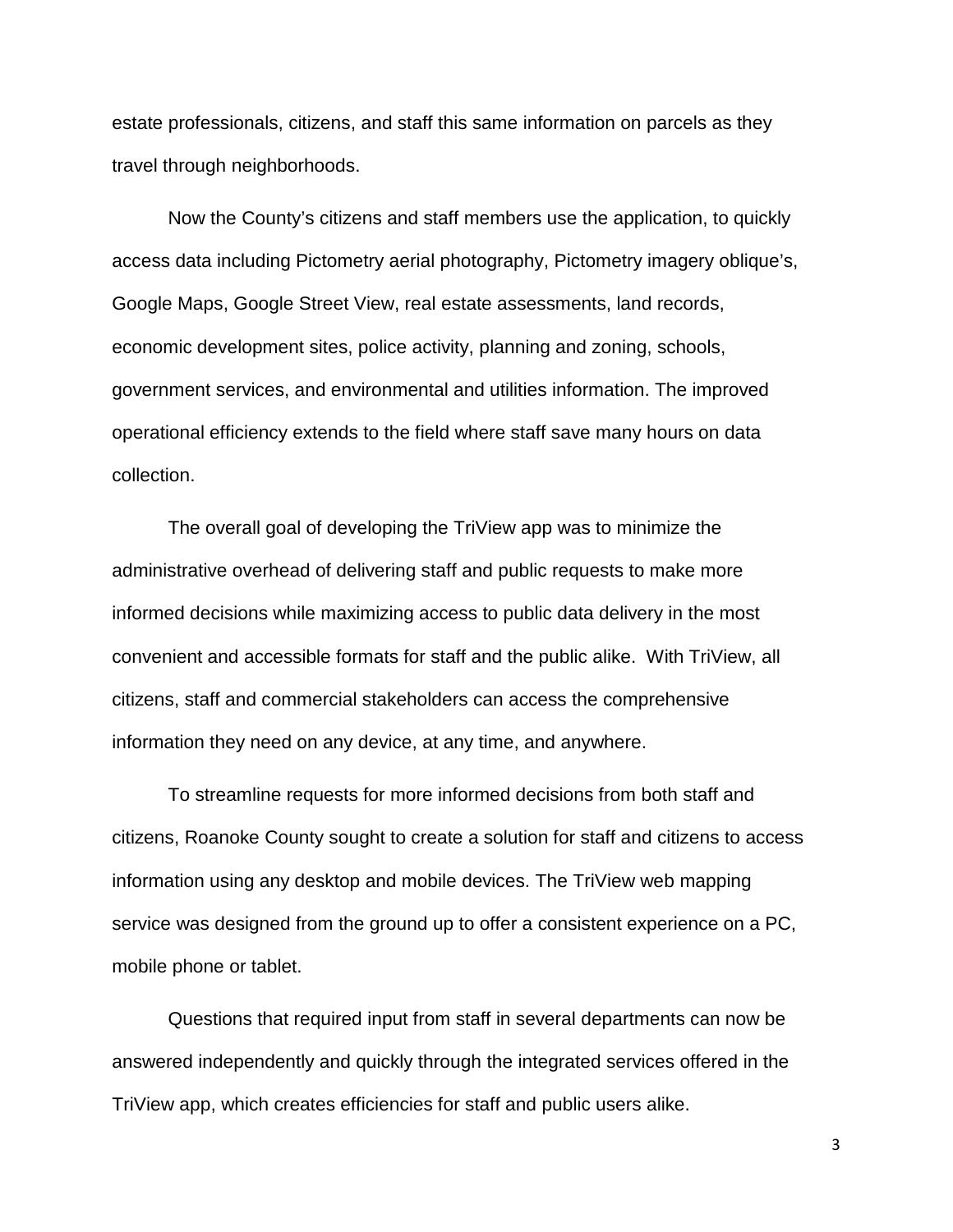Now staff and citizens can use the TriView Application to quickly access data for community facilities, mile markers, trails, park sites, water features, appraiser zones, address points, streets, zoning, and flood zones, building footprints, jurisdictions, hydrants, fire response areas, and law districts information in a web mapping service application. The County's Real Estate Valuation Office currently uses the new app to improve the regularity, volume and accuracy of annual assessments that previously consumed hours of staff time and coordination.

Giving citizens easy access to aerial photography and oblique imagery and related information, available in the palm of their hands at all times, has reduced citizen calls for information, while overall customer satisfaction has increased. Citizen and staff adoption of the new TriView app is the strongest indicator of the app's ongoing success. The TriView app has served 11,306 pageviews with 88 percent new users.

With the TriView app, Roanoke County has achieved its goal of offering staff and citizen a new level of access to the tax parcel data they need on any device, at any time, and anywhere it is needed.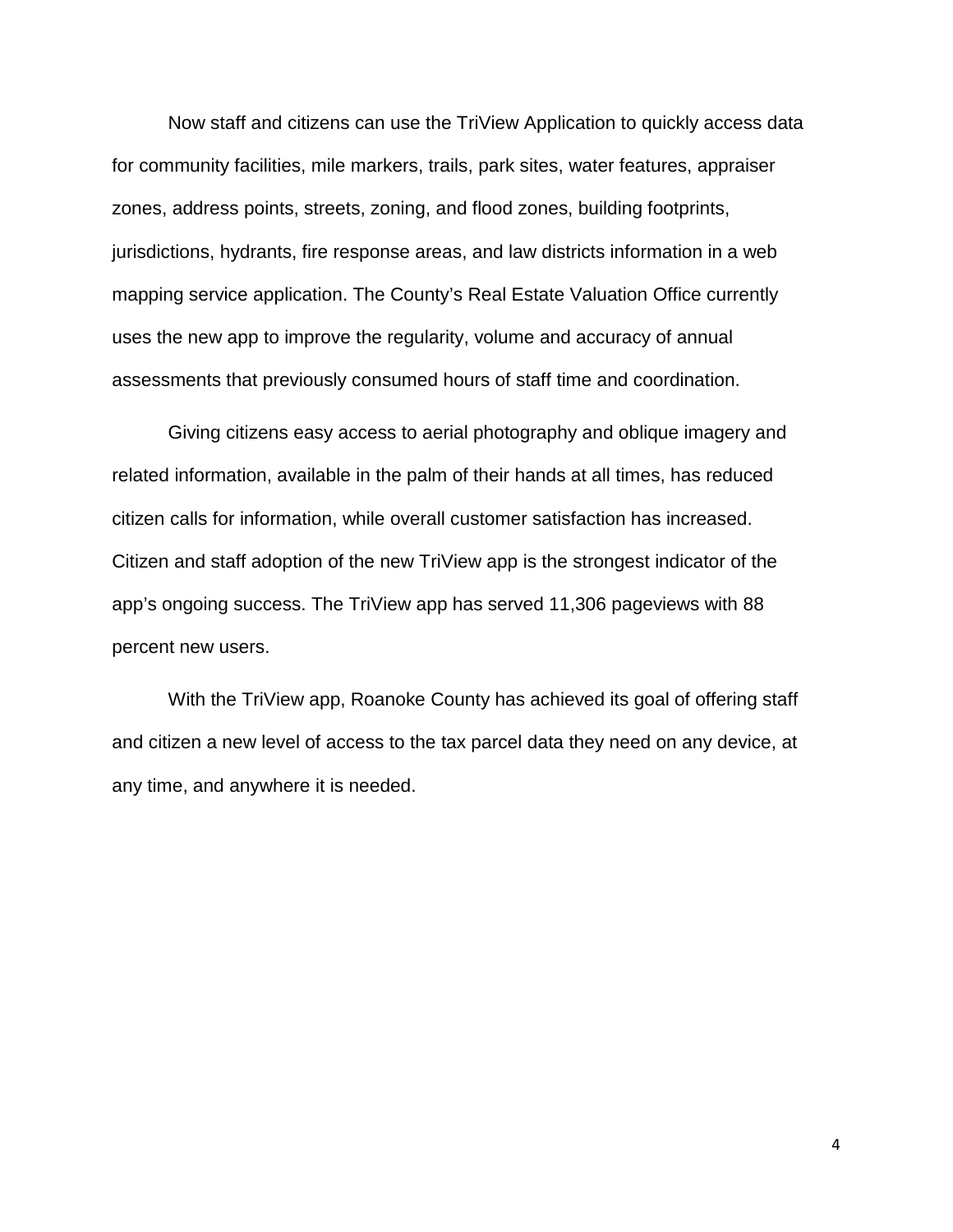#### **EXECUTIVE SUMMARY**

Roanoke County, Virginia's TriView web mapping service is a customized solution that combine Google Maps, Google Street View Eagleview's Pictometry imagery into one embeddable control that utilizes a simple and easy to use interface. The TriView app was created from the ground up with accessibility in mind, and an emphasis was placed on integrating the latest technologies to ensure mobile compatibility and the use of location services.

The TriView app offers a new level of government transparency to its citizens, by including a vast array of acquired public data in an easy-to-use and mobile solution. Citizens and staff are no longer tied to desktop computers, as the TriView app can be used on a variety of mobile devices, from any location.

This increased ease-of-use helps streamline the day-to-day operation of staff while giving citizens access to County data whenever, and wherever, they choose. Please click on the following link to launch the TriView application:

### [https://triview.roanokecountyva.gov/?lng=-79.9872606&lat=37.22257456&deg=279.56770829.](https://triview.roanokecountyva.gov/?lng=-79.9872606&lat=37.22257456°=279.56770829)

Now staff and citizens can use the TriView Application to quickly access data for community facilities, mile markers, trails, park sites, water features, appraiser zones, address points, streets, zoning, and flood zones, building footprints, jurisdictions, hydrants, fire response areas and law districts information in a web mapping service application. The County's Real Estate Valuation Office currently uses the new app to improve the regularity, volume and accuracy of annual assessments that previously consumed hours of staff time and coordination.

Giving citizens easy access to aerial photography and oblique imagery and related information, available in the palm of their hands at all times, has reduced citizen calls for information, while overall customer satisfaction has increased. Citizen and staff adoption of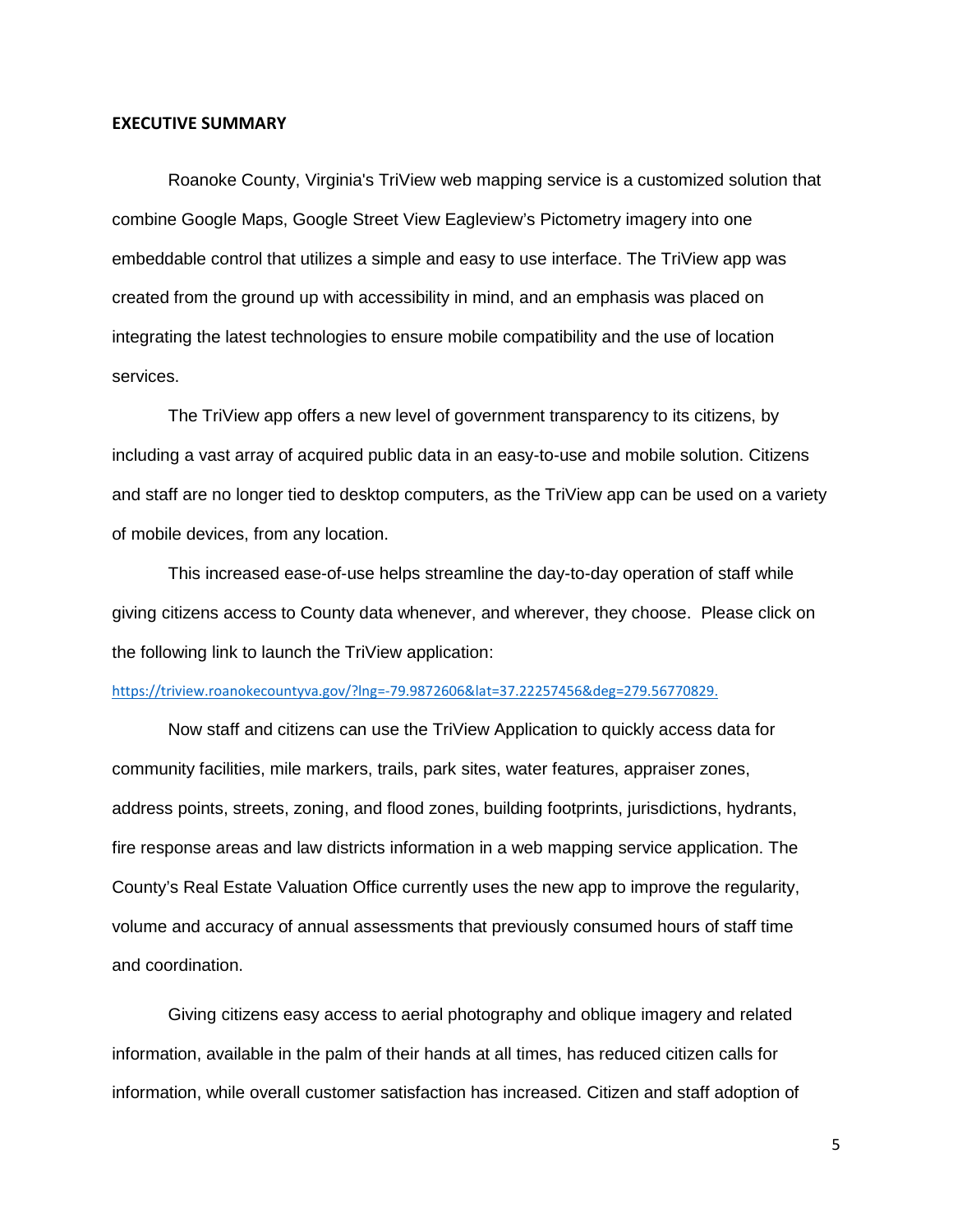the new TriView app is the strongest indicator of the app's ongoing success. The TriView app has served 11,306 pageviews with 88 percent new users.

With the TriView app, Roanoke County has achieved its goal of offering staff and citizen a new level of access to the tax parcel data they need on any device, at any time, and anywhere it is needed.